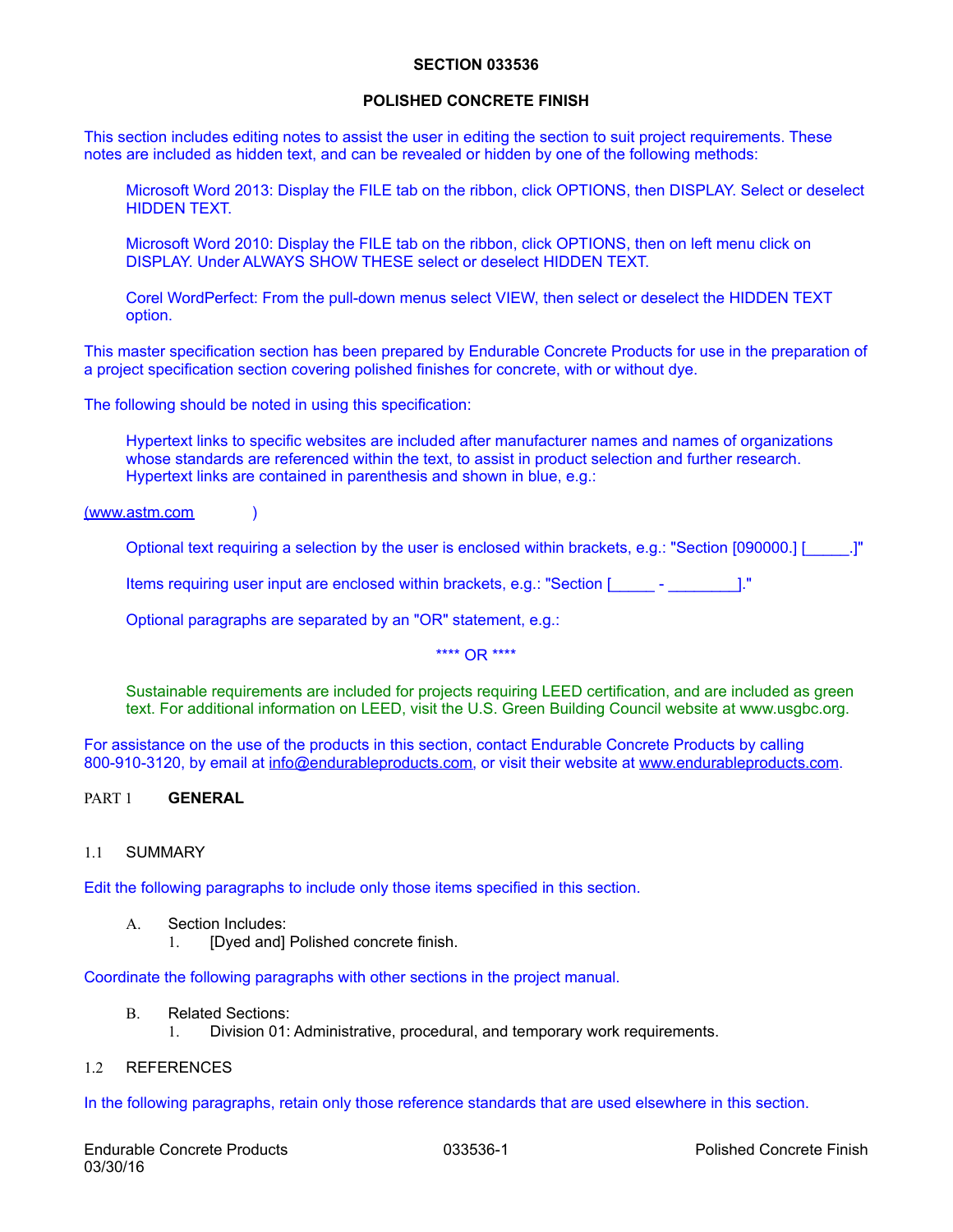- A. ASTM International (ASTM) ([www.astm.org\)](http://www.astm.org):
	- 1. C39 Standard Test Method for Test Method for Compressive Strength of Cylindrical Concrete Specimens.
	- 2. C779/C779M Standard Test Method for Abrasion Resistance of Horizontal Concrete Surfaces.
	- 3. C805/C805M Standard Test Method for Rebound Number of Hardened Concrete.
	- 4. D624 Standard Test Method for Tear Strength of Conventional Vulcanized Rubber and Thermoplastic Elastomers.
	- 5. D638 Standard Test Method for Tensile Properties of Plastics.
	- 6. D2047 Standard Test Method for Static Coefficient of Friction of Polish-Coated Flooring Surfaces as Measured by the James Machine.
	- 7. D3960 Standard Practice for Determining Volatile Organic Compound (VOC) Content of Paints and Related Coatings.
	- 8. D4060 Standard Test Method for Abrasion Resistance of Organic Coatings by the Taser Abraser.
	- 9. D4260 Standard Practice for Liquid and Gelled Acid Etching of Concrete.
	- 10. D4258 Standard Practice for Surface Cleaning Concrete for Coating.
	- 11. D4259 Standard Practice for Abrading Concrete.
	- 12. D4260 Standard Practice for Liquid and Gelled Acid Etching of Concrete.
	- 13. D4366 Standard Test Methods for Hardness of Organic Coatings by Pendulum Damping Tests.
	- 14. D4587 Standard Practice for Fluorescent UV-Condensation Exposures of Paint and Related Coatings.
	- 15. E96/E96M Standard Test Methods for Water Vapor Transmission of Materials.
	- 16. E430 Standard Test Methods for Measurement of Gloss of High-Gloss Surfaces by Abridged Goniophotometry.
	- 17. F710 Standard Practice for Preparing Concrete Floors to Receive Resilient Flooring.
	- 18. F1869 Standard Test Method for Measuring Moisture Vapor Emission Rate of Concrete Subfloor Using Anhydrous Calcium Chloride.
	- 19. F2170 Standard Test Method for Determining Relative Humidity in Concrete Floor Slabs Using In Situ Probes.
- B. Concrete Polishing Association of America (CPAA) [\(www.concretepolishingassociation.com\)](http://www.concretepolishingassociation.com):
	- 1. Accreditation Program.
	- 2. D100.0 Polished Concrete Definition.

### 1.3 SUBMITTALS

Limiting submittals to only those actually required helps to minimize liability arising from the review of submittals. Minimize submittals on smaller, less complex projects.

Include the following for submission of shop drawings, product data, and samples for the Architect's review.

- A. Submittals for Review:
	- 1. Product Data: Manufacturer's descriptive data and application instructions for each product.
	- 2. Samples: [3 x 3] [ \_ x \_ ] inch dyed concrete samples [showing available colors.] [in specified colors.]

Include the following for submission of sustainable design submittals.

- B. Sustainable Design Submittals:
	- 1. Regional Materials: Indicate products harvested, extracted, recovered, or manufactured within 500 mile radius of Project site.
	- 2. Low-Emitting Materials: Certify volatile organic compound (VOC) content.

Include the following for submission of closeout submittals for the Owner's record purposes.

C. Closeout Submittals: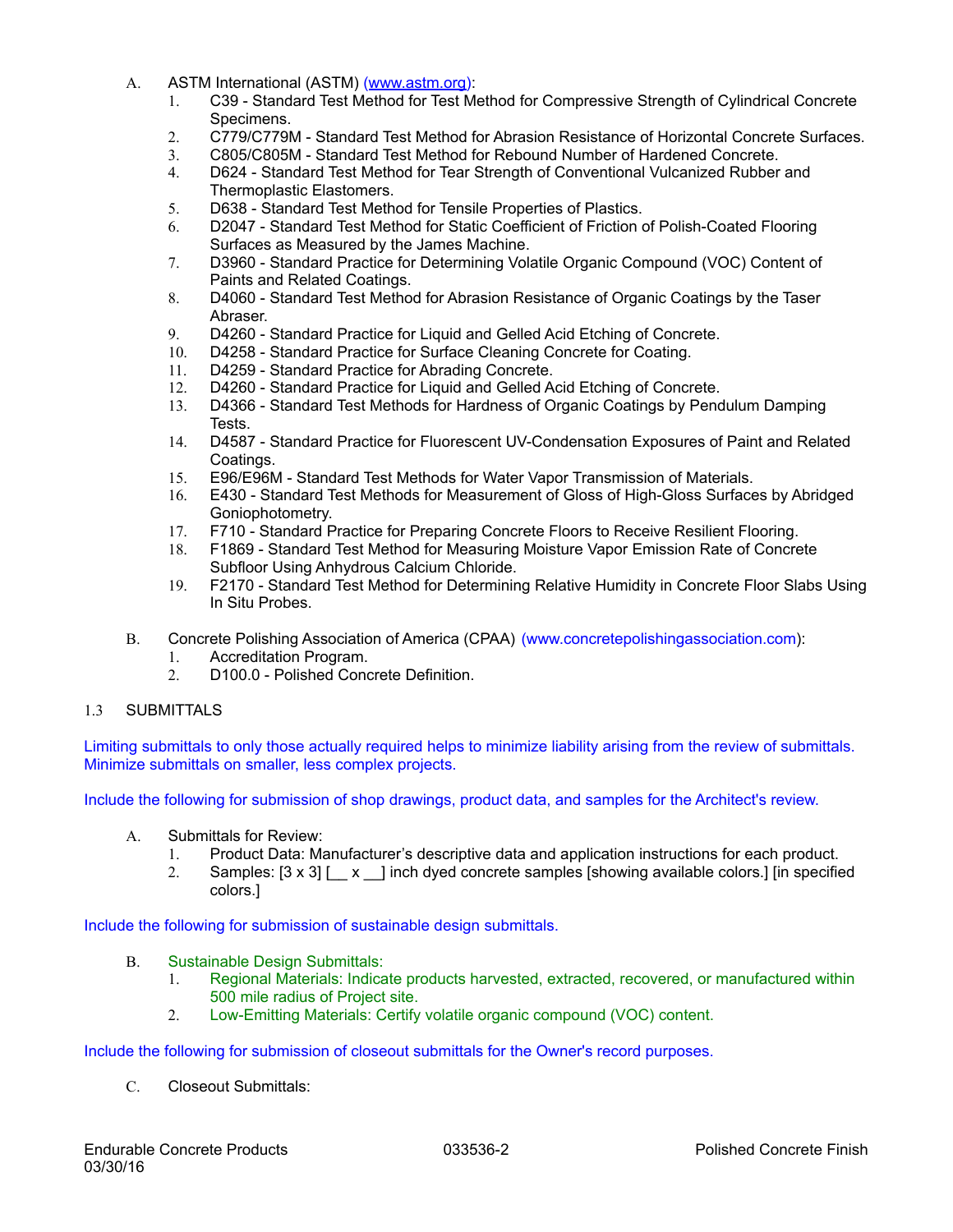1. Maintenance Data: Include recommended materials and procedures for cleaning and maintenance of polished concrete surfaces, including list of detrimental materials.

# 1.4 QUALITY ASSURANCE

The following paragraph specifies a minimum level of experience required of the parties performing the work of this section. Retain if required, and edit to suit project requirements.

- A. Applicator Qualifications:
	- 1. Minimum [2] [1] years [documented] experience in work of this Section.
	- 2. Certified by concrete treatment manufacturer.
	- 3. Supervisor certified as Craftsman or Master Craftsman by CPAA.
- B. Concrete:
	- 1. Mix Design: Free from admixtures and additives not specifically approved by concrete surface treatment manufacturer.
	- 2. Curing compound acceptable to concrete treatment manufacturer.

Include the following for a full size mockup.

- C. Mockup:
	- 1. Size: Minimum  $[4 \times 8]$   $\begin{bmatrix} x \\ y \end{bmatrix}$  feet.
	- 2. Locate [ ] [where directed.]
	- 3. Show [dyed and] polished finish.
	- 4. Approved mockup may [not] remain as part of the work.

Include the following for a pre-installation conference attended by the parties performing the work of this section.

- D. Pre-Installation Conference:
	- 1. Convene at site [2] [ \_ ] weeks prior to beginning work of this Section.
	- 2. Attendance: [Owner,] [Architect,] [Design/Builder,] [Contractor,] [Construction Manager,] concrete finisher, and related trades whose work could affect stained concrete before or after application.
	- 3. Review and discuss: Work sequence, substrate conditions, and protection before and after application.
- 1.5 DELIVERY, STORAGE AND HANDLING
	- A. Store materials in protected area between 40 and 80 degrees F.

### 1.6 PROJECT CONDITIONS

- A. Protect concrete surfaces scheduled to receive polished finish prior to finishing; prevent damage and staining:
	- 1. Prohibit vehicular traffic on surfaces to be polished.
	- 2. Prohibit pipe cutting operations on surfaces to be polished.
	- 3. Prohibit storage on surfaces to be polished for minimum 28 days after concrete placement.
	- 4. Prohibit ferrous metals storage on surfaces to be polished.
	- 5. Prevent liquid drippings from equipment on surfaces to be polished.
	- 6. Prevent acids and acidic detergents from contacting surfaces to be polished.
	- 7. Prevent painting over surfaces to be polished.
- B. Apply concrete treatment when ambient and surface temperatures are between 50 and 90 degrees F.
- C. Close areas to traffic during finishing and for minimum time period after finishing as recommended by concrete treatment manufacturer.

# PART 2 **PRODUCTS**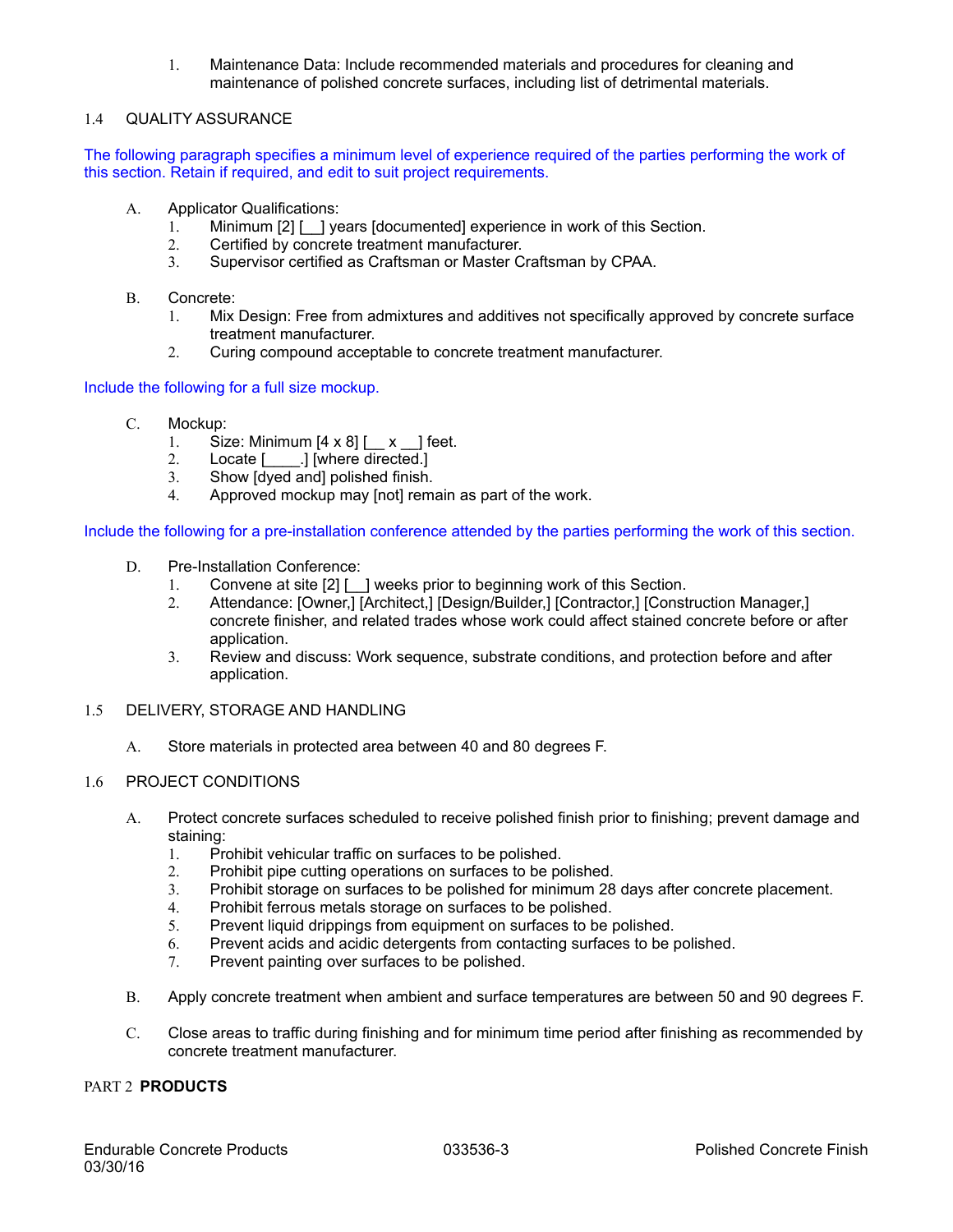### 2.1 MANUFACTURERS

A. Contract Documents are based on products by Endurable Concrete Products, 800-910-3120, [www.endurableproducts.com](http://www.endurableproducts.com).

Edit the following to indicate whether or not substitutions will be permitted for the products in this section.

B. Substitutions: [Under provisions of Division 01.] [Not permitted.]

## 2.2 MATERIALS

Include the following if a dyed finish is required.

- A. Hardener:
	- 1. Source: Endurable Concrete Hardener.
	- 2. Description: 100 percent silica in proprietary solution; react with remaining unreacted calcium hydroxide in concrete, forming calcium silica hydrate.
	- 3. Physical characteristics:
		- a. Abrasion resistance: 33 percent increase at 30 minutes, tested to ASTM C779/C779M.
		- b. Compressive strength: 40 percent increase at full concrete cure, tested to ASTM C39.
		- c. Impact resistance: 14 percent increase at full concrete cure, tested to ASTM C805/805M.
	- 4. Volatile Organic Compound content: 0 grams per liter, tested to ASTM D3960.

### B. Sealer:

- 1. Source: Endurable Concrete Sealer Gloss.
- 2. Description: Heavy duty, 100 percent ultraviolet stable, anti-graffiti, chemical resistant clear sealer.
- 3. Gloss: [Matte.] [Gloss.]
- 4. Abrasion resistance: 260 mg loss, H-18 1000 cycles, tested to ASTM D4060.
- 5. Abrasion resistance 25 mg loss, CS-17 1000 cycles, tested to ASTM D4060.
- 6. Modulus of elasticity: 175 to 300 KSI, tested to ASTM D638.
- 7. Tensile strength: 4400 to 7200 PSI, tested to ASTM D638.
- 8. Tear strength, 150 to 300 pounds per linear inch, tested to ASTM D624.
- 9. Artificial weathering: None, tested to ASTM D4587.
- 10. Pendulum hardness; tested to ASTM D4366:
	- a. One day: 38 seconds for matte and gloss.
	- b. Five day: 154 seconds for matte, 174 seconds for gloss.
	- c. Seven day: 162 seconds for matte, 184 seconds for gloss.
- 11. Coefficient of friction:0.60 dry and 0.47 wet, tested to ASTM D2047.
- 12. Water vapor transmission: 1.26 grains/hour/square foot, tested to ASTM E96/E96M.
- 13. Volatile Organic Compound content: Maximum 47 grams per liter, tested to ASTM D3960.

### 2.3 ACCESSORIES

- A. Cleaning Products: Endurable Surface Cleaner. A Non-corrosive, neutral pH cleaner for heavy contaminants or light duty cleaning.
- B. Stripping Products: Endurable Power Stripper. A non-hazardous stripper for coatings, sealers, paints and varnishes.
- C. Stripping Products: Endurable Vertical Stripper. A non-hazardous stripper for coating, sealers, paints and varnishes.
- D. Patching Compound: 40 percent Portland cement, 45 percent limestone, and 15 percent vinyl acetate copolymer, mixed with dust salvaged from grinding process to form paste.
- E. Grout: Clear modified silicate sealant, free from latexes, mixed with dust salvaged from grinding process to form paste that reacts with calcium hydroxide in concrete.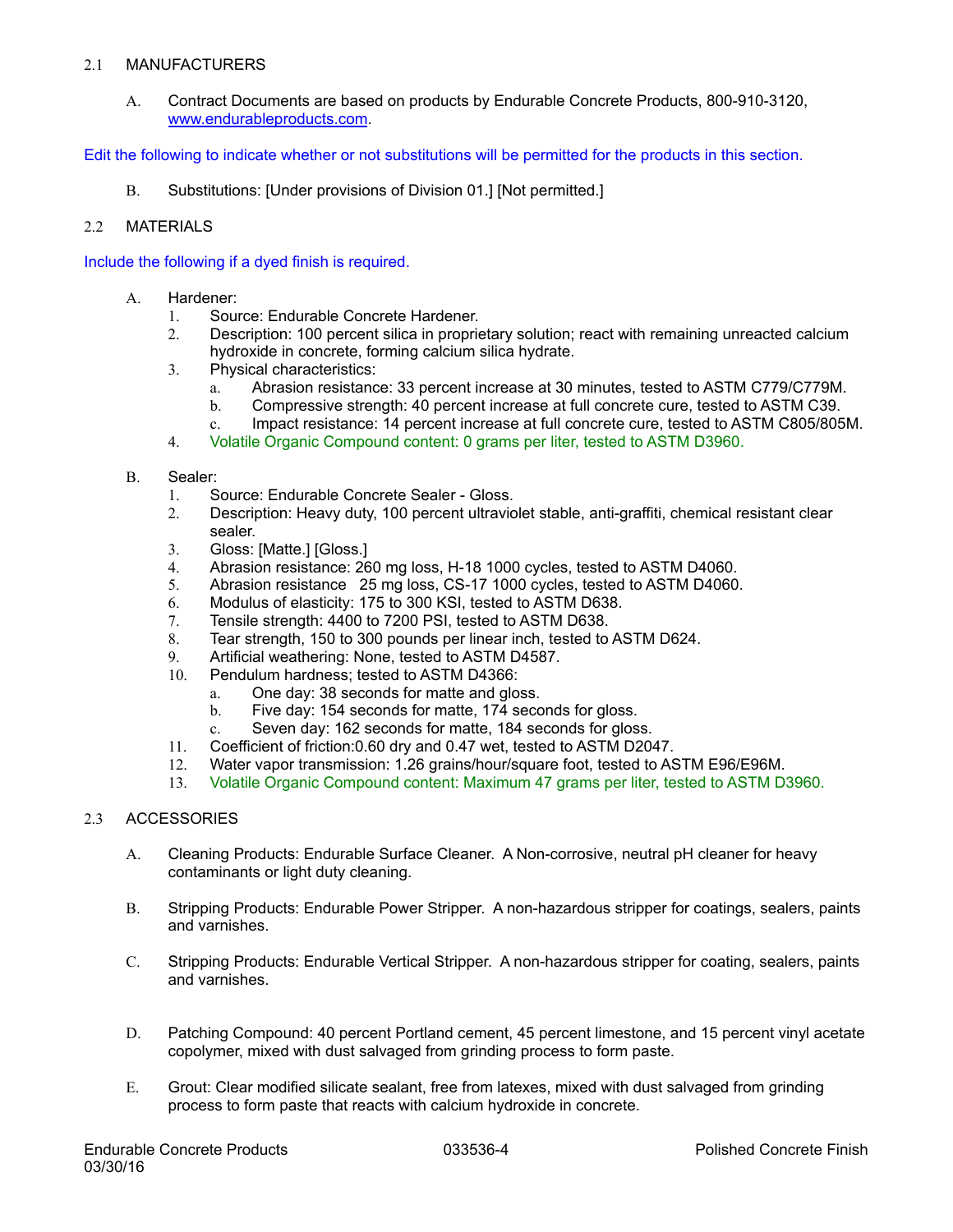## 2.4 EQUIPMENT

- A. Field Grinding and Polishing Equipment:
	- 1. Variable speed, multiple head, counter-rotating, walk-behind machine with minimum 600 pounds of down pressure on grinding or diamond polishing pads.
	- 2. If dry grinding, honing, or polishing, use dust extraction equipment with flow rate suitable for dust generated, with squeegee attachments.
- B. Edge Grinding and Polishing Equipment: Hand-held or walk-behind machines producing same results as field grinding and polishing equipment without noticeable differences.
- C. Burnishing Equipment: High speed walk-behind or ride-on machines capable of generating 1000 to 2000 revolutions per minute and with minimum head pressure of 20 pounds.
- D. Metal Bonded Pads: Grinding pads with embedded industrial grade diamonds of varying grits.
- E. Resin Bonded Pads: Polishing pads with embedded industrial grade diamonds of varying grits.
- F. Burnishing Pads: Maintenance pads for use with high speed burnishing equipment.

### 2.5 MIXES

- A. Mix materials in accordance with manufacturer's instructions.
- B. Dye:
	- 1. Mix with water, acetone, or denatured alcohol in proportions to match approved samples.
	- 2. Ensure uniform distribution by mixing with paddle mixer or shaking.

### C. Hardener:

- 1. Mix one part hardener to three parts water.
- 2. Ensure uniform distribution by mixing with paddle mixer or shaking.

### D. Sealer:

- 1. First coat: Mix one part sealer to two parts water.
- 2. Second coat: Mix one part sealer to one part water.
- 3. Ensure uniform distribution by mixing with paddle mixer.

## PART 3 **EXECUTION**

- 3.1 PREPARATION
	- A. Clean surfaces to ASTM D4258, ASTM D4259, or ASTM D4260.

Include the following paragraph if the slab was used as a casting surface.

- B. Completely remove form oils and bond breakers.
- C. Remove adhered matter by scraping or machine sanding with 60 to 80 grit sandpaper. Prevent damage to surface.
- D. Remove paints with Endurable Power Stripper or Endurable Vertical Stripper.
- E. Remove oil with Endurable Surface Cleaner.

Include the following paragraph if the slab was driven on prior to staining.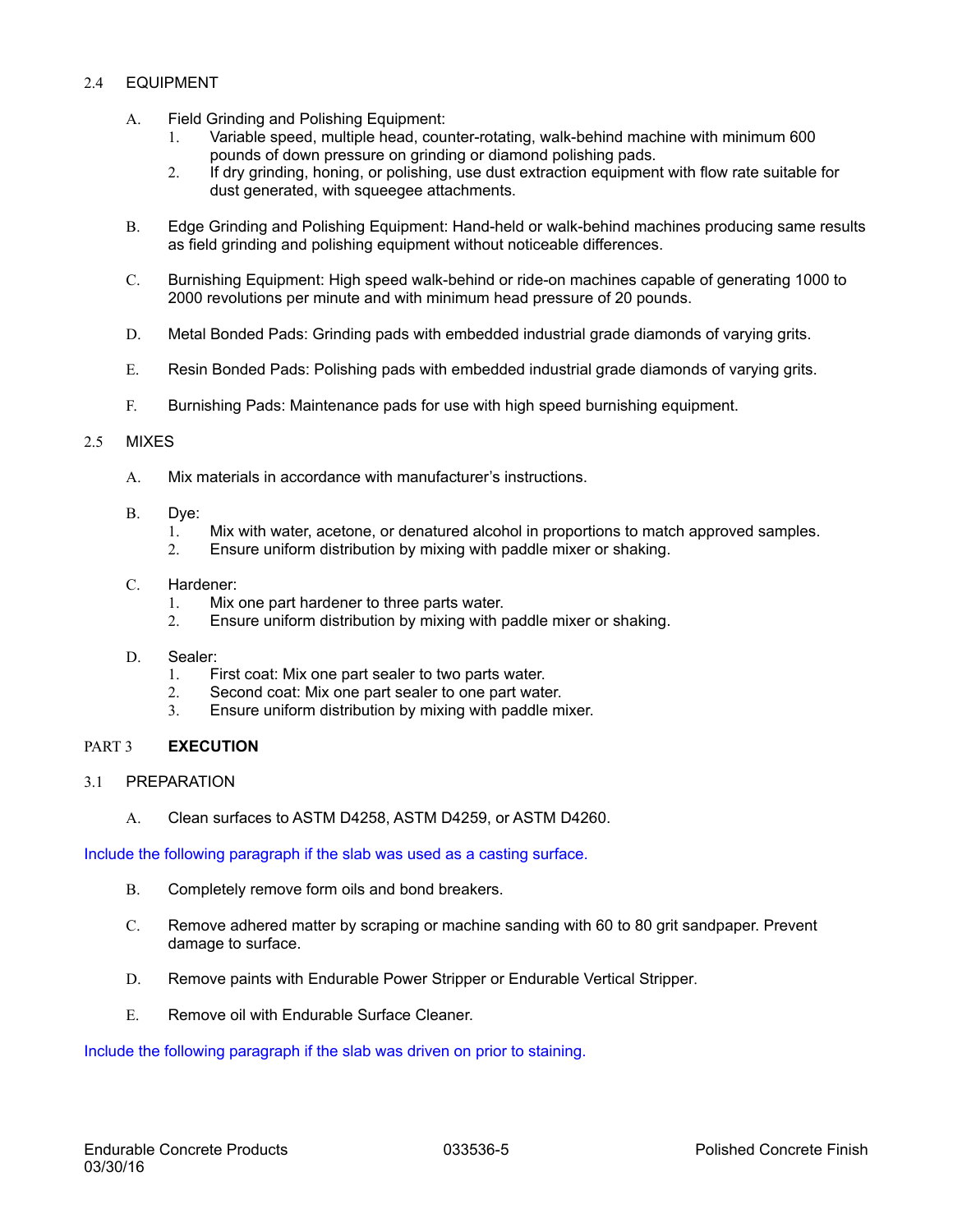- F. Remove tire marks with stripper recommended by sealer manufacturer. Apply in accordance with manufacturer's instructions. Remove stripper by wet vacuuming, then scrub with concrete cleaner/degreaser.
- G. Testing Concrete Floors:
	- 1. Alkalinity:
		- a. Test method: Measure pH according to ASTM F710.
		- b. Acceptable results: pH between 8 and 10.
	- 2. Moisture Vapor Transmission:
		- a. Test method: Perform anhydrous calcium chloride test to ASTM F1869.
		- b. Acceptable results: Maximum 5 pounds per 1000 square feet in 24 hours.
	- 3. Relative humidity:
		- a. Test method: Perform relative humidity test using in situ probes to ASTM F2170.
		- b. Acceptable results: Maximum 75 percent.

# 3.2 POLISHING

- A. Initial Grinding:
	- 1. Use grinding equipment with metal bonded grinding pads.
	- 2. Begin grinding in one direction using sufficient size grit pad.

# Edit the following to indicate desired level of polishing.

- 3. Make sequential passes with each pass perpendicular to previous pass using finer grit pad with each pass, up to [200] [400] grit.
- 4. Achieve maximum refinement with each pass before proceeding to finer grit pads.
- 5. Vacuum floor using squeegee vacuum attachment after each pass.
- 6. Continue grinding until aggregate exposure matches approved mockup.
- B. Treating Surface Imperfections:
	- 1. Mix patching compound and grout material with dust created by grinding operations to match color of adjacent concrete surface.
	- 2. Fill surface imperfections. Work compound and treatment until color differences between concrete surface and filled surface imperfections are not noticeable when viewed from 10 feet away under lighting conditions that will be present after construction.
- C. Dying:
	- 1. Apply dye in accordance with manufacturer's instructions.
	- 2. Allow surfaces to dry completely after cleaning.
	- 3. Coverage rate: 400 to 600 square feet per gallon.
	- 4. Apply solution using low-pressure pump sprayer with conical tip at rate of 0.05 to 0.15 gallons per minute at 40 PSI.
	- 5. Maintain wet edge, working newly applied solution into edges of adjacent wet edges of previously treated surfaces.
	- 6. Maintain consistent saturation throughout application.
	- 7. Prevent solution from contacting adjacent surfaces.
- D. Hardening:
	- 1. Apply hardener in accordance with manufacturer's instructions.
	- 2. Allow surfaces to dry completely after dying.
	- 3. Coverage rate: 300 to 700 square feet per gallon.
	- 4. Apply solution using low-pressure pump sprayer with conical tip at rate of 0.05 to 0.15 gallons per minute at 40 PSI.
	- 5. Maintain spray tip from 1 to 2 feet above surface; apply using circular motion.
	- 6. Apply enough product to achieve uniform coverage.
	- 7. Allow surfaces to dry completely.
	- 8. Apply second coat if required to achieve optimum formation of calcium silica hydrate, using same procedures as first coat.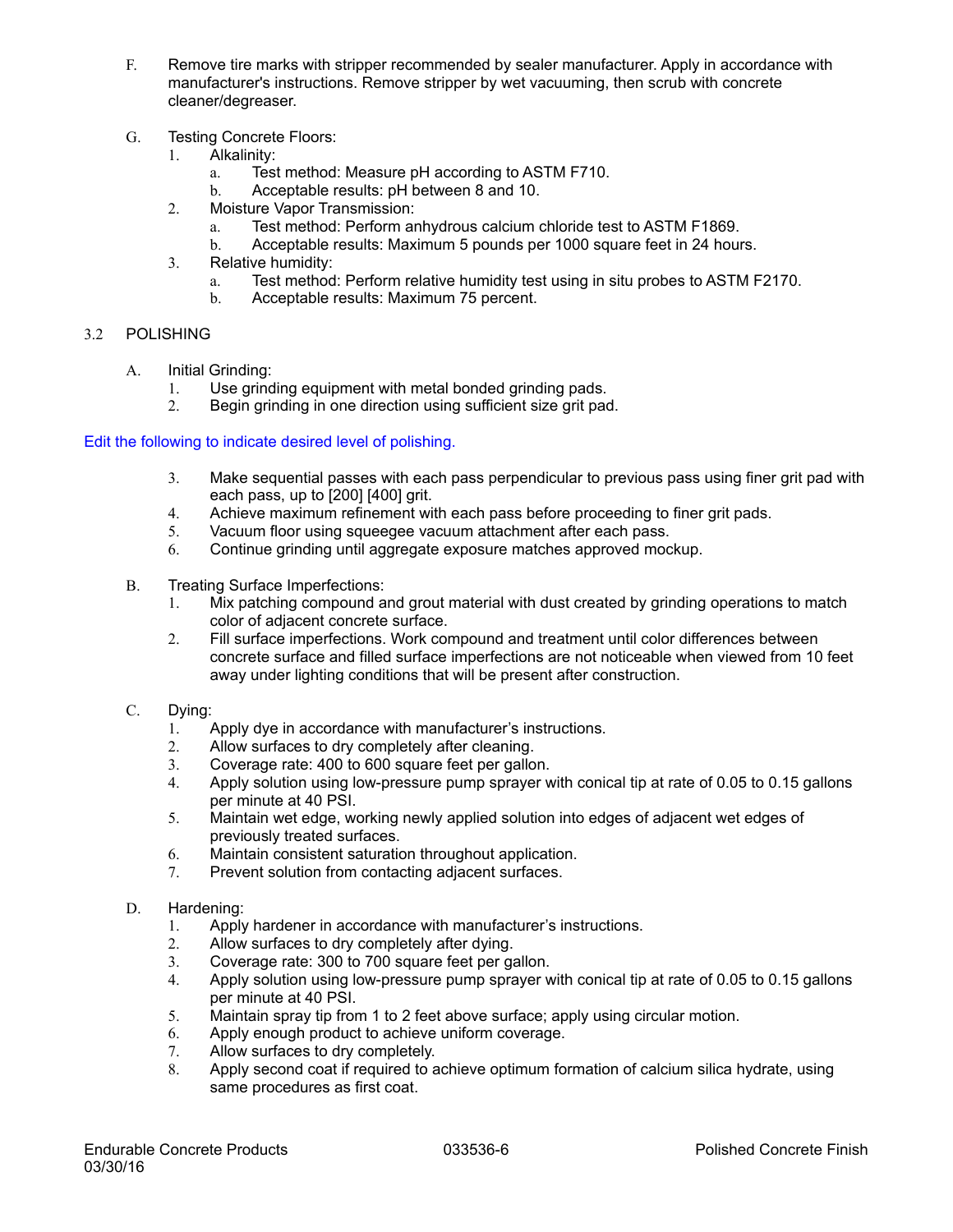- E. Additional Dye: If required, allow surfaces to dry completely, then apply additional dye using same procedures as first coat, to match approved mockups.
- F. Grout Grinding:
	- 1. Use grinding equipment and appropriate grit grinding pads.<br>2. While applying fresh grout material prior to, grind concrete in
	- While applying fresh grout material prior to, grind concrete in direction perpendicular to initial grinding to remove scratches.
	- 3. Vacuum floor using squeegee vacuum attachment after each pass.
- G. Honing:
	- 1. Use grinding equipment with resin bonded grinding pads.
	- 2. Grind concrete in one direction starting with 50 grit pad; make as many sequential passes as required to remove scratches, each pass perpendicular to previous pass, up to 400 grit pad reaching maximum refinement with each pass before proceeding to finer grit pads.
	- 3. Auto scrub or vacuum floor using squeegee vacuum attachment after each pass.
- H. Polishing:
	- 1. Use polishing equipment with resin bonded polishing and burnishing pads.
	- 2. Begin polishing in one direction starting with 800 grit pad.
	- 3. Make sequential passes with each pass perpendicular to previous pass using finer grit pad with each pass.
	- 4. Achieve maximum refinement with each pass before proceeding to finer grit pads.
	- 5. Auto scrub or vacuum floor using squeegee vacuum attachment after each pass.
	- 6. Continue polishing until gloss appearance, as measured according to ASTM E430, matches approved mockup.

# Retain one of the following four paragraphs depending on desired floor finish.

I. Final Polished Concrete Floor Finish: Class A - Cream Finish: Polish Portland cement paste resulting in little or no aggregate exposure.

\*\*\*\* OR \*\*\*\*

J. Final Polished Concrete Floor Finish: Class B - Fine Aggregate Finish: Remove maximum 1/16 inch of concrete surface by grinding and polishing resulting in majority of exposure displaying fine aggregate with no, or small amount of, medium aggregate at random locations.

\*\*\*\* OR \*\*\*\*

K. Final Polished Concrete Floor Finish: Class C - Medium Aggregate Finish: Remove maximum 1/8 inch of concrete surface by grinding and polishing resulting in majority of exposure displaying medium aggregate with no, or small amount of, large aggregate at random locations.

\*\*\*\* OR \*\*\*\*

L. Final Polished Concrete Floor Finish: Class D - Large Aggregate Finish: Remove maximum 1/4 inch of concrete surface by grinding and polishing resulting in majority of exposure displaying large aggregate with no, or small amount of, fine aggregate at random locations.

Retain one of the following four paragraphs depending on desired floor gloss.

- M. Final Concrete Floor Gloss: Level 1 Low Gloss Appearance:
	- 1. Procedure: Minimum four step process with full refinement of each diamond pad up to 400 grit resin bonded pad with one application of densifier.
	- 2. Gloss reading: Minimum 40, tested to ASTM E430 before sealer application.

\*\*\*\* OR \*\*\*\*

N. Final Concrete Floor Gloss: Level 2 - Medium Gloss Appearance: